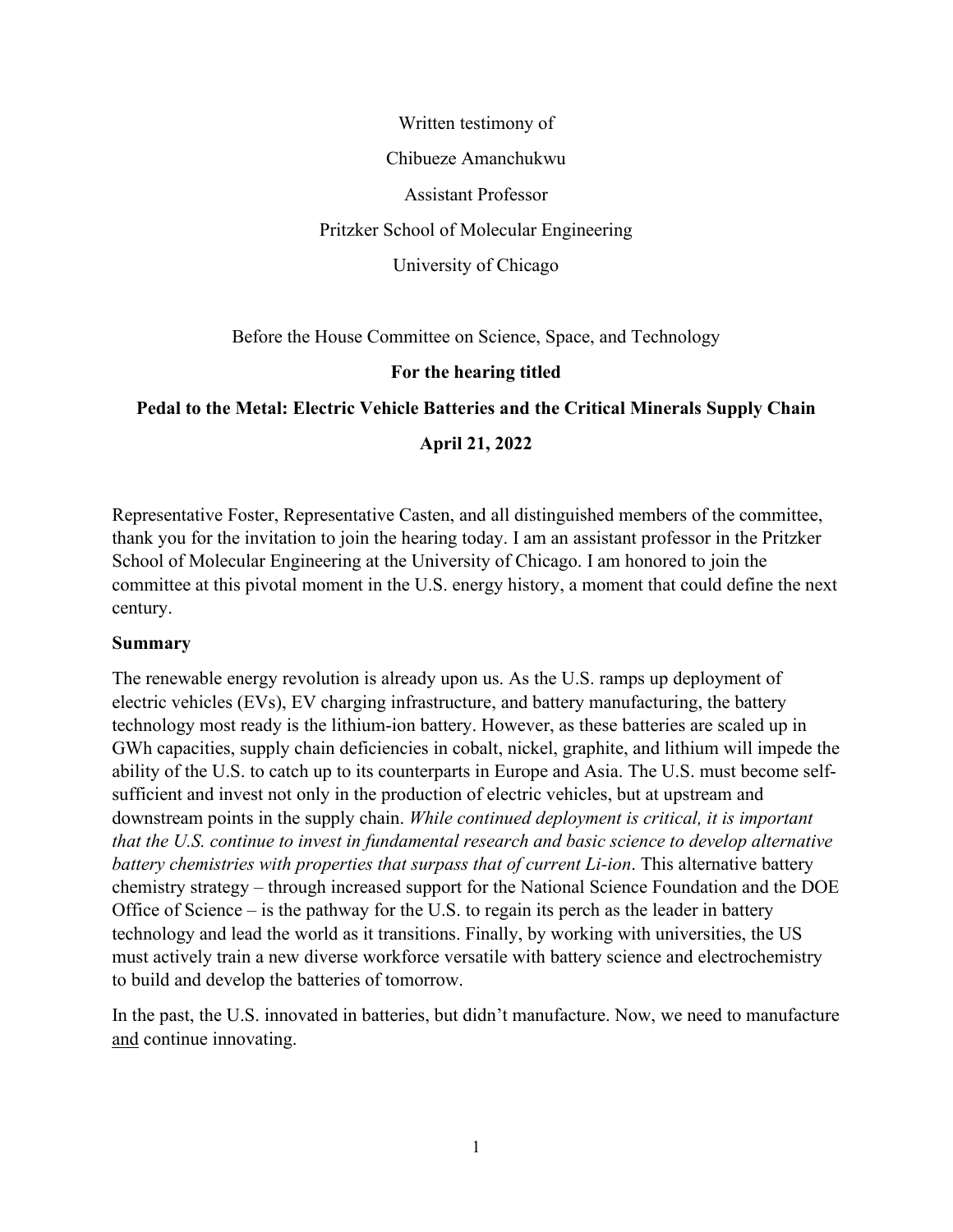#### **The previous energy transition**

### *Key takeaway*: *The U.S. has been through energy transitions in the past and innovated its way through supply chain related challenges*. *It must do so again*.

Amid an energy revolution, it can often be difficult to place current happenings in context since the energy landscape shifts rapidly. But we can learn from the past with other energy transitions as well as the history of the current Li-ion battery. With the advent of the internal combustion engine in the early 1900s, numerous fuels could power the engine ranging from alcohol to gasoline. There are many suggested reasons for why gasoline (and petroleum) dominated but availability and cost were the most impactful. It was easy to source, especially from the United States. And with greater innovation on crude oil processing, it was cheap. However, as car manufacturing and deployment across all sectors of society soared, the U.S. became an oil importer. Dependence on foreign oil led to the oil shocks of the 1970s that made the U.S. realize how vulnerable it had become. Hence, diversification of the supply chain is paramount. Fortunately, innovation in drilling practices such as horizonal drilling, the ability to refine sour crude (crude with high sulfur content), and the proliferation of natural gas decreased the U.S.'s reliance on foreign oil and set the U.S. on its current path as the worlds' top oil exporter.<sup>1</sup> Innovation allowed the U.S. to regain world dominance. *From this history, it is important to emphasize that innovation, rather than diversification alone, played a primary role in regaining independence.* This history provides a lens with which to view the challenges that will arise in the current energy transition. Innovation and fundamental science discoveries must again play a pivotal role as the U.S. lags behind Asia and Europe in electrified transport.

### **Learning from the past**

# *Key takeaway: Many Li-ion battery materials have been invented by Americans or in the U.S., but translation of these discoveries to the marketplace took hold in Asia and Europe. The U.S. must remedy this by incentivizing deployment across all parts of the supply chain.*

America is ingenious in its continued drive to innovate. Batteries are complex devices but can be broken down into three primary components: anode, cathode, and electrolyte. The anode consists primarily of graphite, while the electrolyte consists of a lithium salt dissolved in a solvent. Many of the current supply chain challenges can be tied to the cathode.

The predecessor for the lithium-ion battery used titanium disulfide  $(TiS_2)$  as the cathode. Although sulfur is cheap, this cathode lacked the required energy densities (energy stored per mass and volume). Innovation by American and University of Chicago alumnus John Goodenough of the lithium cobalt oxide (LiCoO<sub>2</sub> or LCO) cathode set the Li-ion battery on the trajectory it is on today. Unfortunately, cobalt is the most expensive component of the cathode, and it is geographically limited. Work done in the U.S. at the University of Texas at Austin led to the discovery of LiFePO4, a cathode material consisting of earth abundant and widely available materials. However, it suffered from lower voltages and lower energy densities compared to LCO. And so, innovation and research continued. At Argonne National Lab, the discovery of the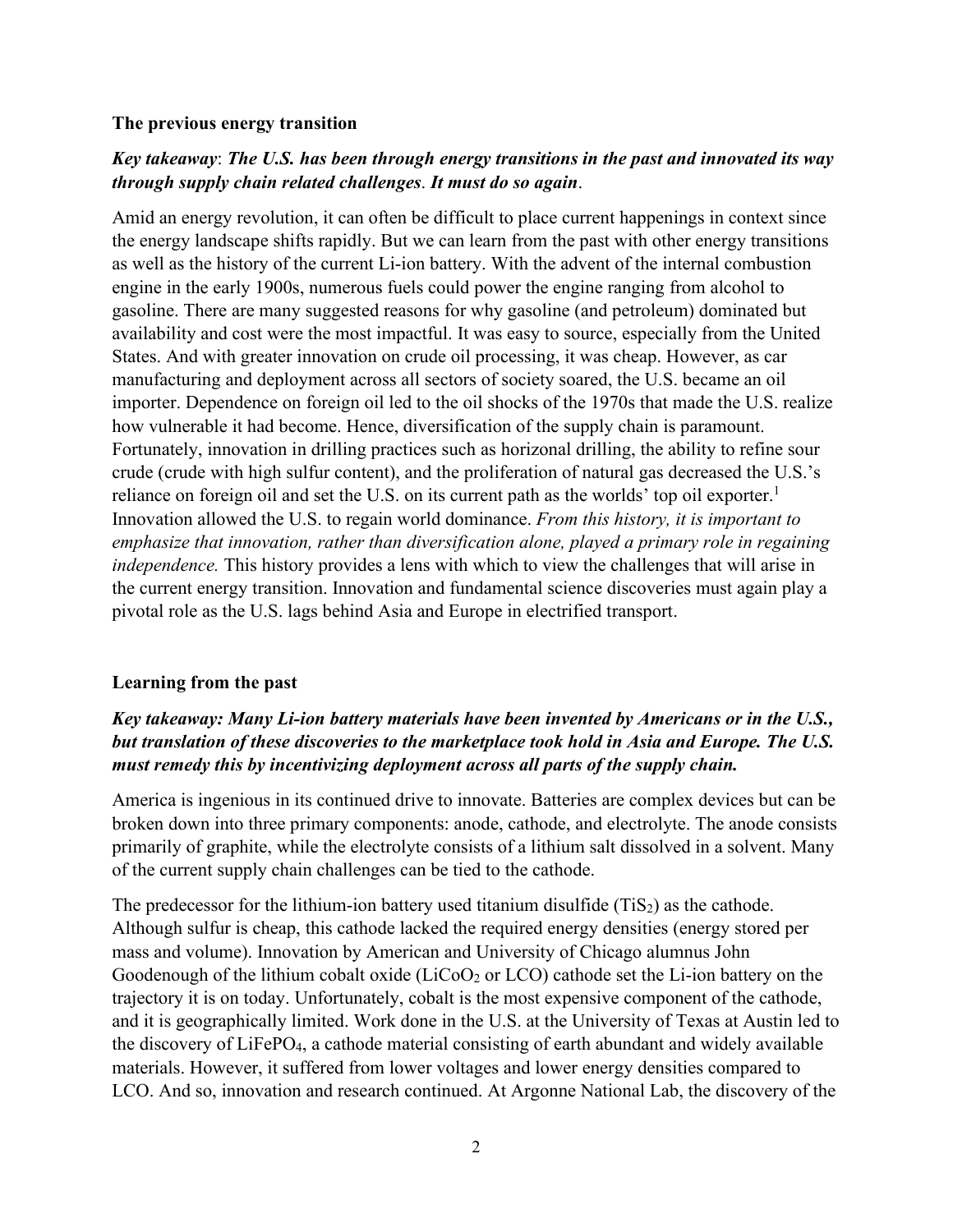lithium nickel manganese cobalt oxide (LiNiMnCoO<sub>2</sub> or NMC) cathode family decreased the cobalt content and increased the energy density. Hence, numerous electric vehicles today use the NMC cathode chemistry. Pivotal battery innovation happened here in the U.S.

Despite the U.S.-based and U.S.-led innovation in battery chemistries, America has lagged in translating these discoveries to the marketplace. Asian and European countries have been able to scale up U.S.-generated intellectual property and dominate the supply chain. Fortunately, the landscape is changing as the Bipartisan Infrastructure Bill seeks to shore up and diversify the supply chain, bringing mining and mineral processing jobs to North America. As value is added up the supply chain, onshoring battery material processing and manufacturing (anode, cathode, and electrolyte), battery cell fabrication and electric vehicle production is critical. Finally, at the end of battery life, onshoring battery recycling and reuse provides additional value-added opportunities. The recently enacted Bipartisan Infrastructure Bill (Infrastructure Investment and Jobs Act) acknowledges these challenges and provides funding and incentives to U.S. companies.

### **Supporting the present**

*Key takeaway: Current research efforts to deal with the critical mineral supply chain have focused on replacing cobalt with nickel in the cathode since cobalt is the most expensive component. However, this is only a short-term strategy. Innovation around alternative battery chemistries must continue.*

As the U.S. invests in deployment and manufacturing, current innovation must continue. *Innovation focused on alternative battery chemistries beyond current Li-ion batteries is the ultimate disruptor and path to mitigating supply chain concerns and making the U.S. independent.* There are several current short-term and long-term research approaches. Promising short-term research efforts have focused on low cobalt cathodes or high nickel cathodes. While these cathodes now exist, there are no electrolytes to allow for their long-term cycling. Electrolytes are the component in the battery that allow for lithium-ion transport between the anode and the cathode. The interaction and interface between the electrolyte and anode as well as the electrolyte and cathode determine the cycle life, charging rate, and many other battery properties. *My research group at the University of Chicago Pritzker School of Molecular Engineering has invested heavily in designing new electrolytes that can allow these next generation cathodes to be used.* These electrolytes are synthesized, characterized, and studied in lithium-based batteries and my work has been supported by the National Science Foundation as well as fellowships from companies such as 3M and Toyota/Electrochemical Society. However, as the cathode chemistries focus on lowering or eliminating cobalt and increasing nickel, nickel will become an even more critical material. Hence, this strategy works only for the short-term.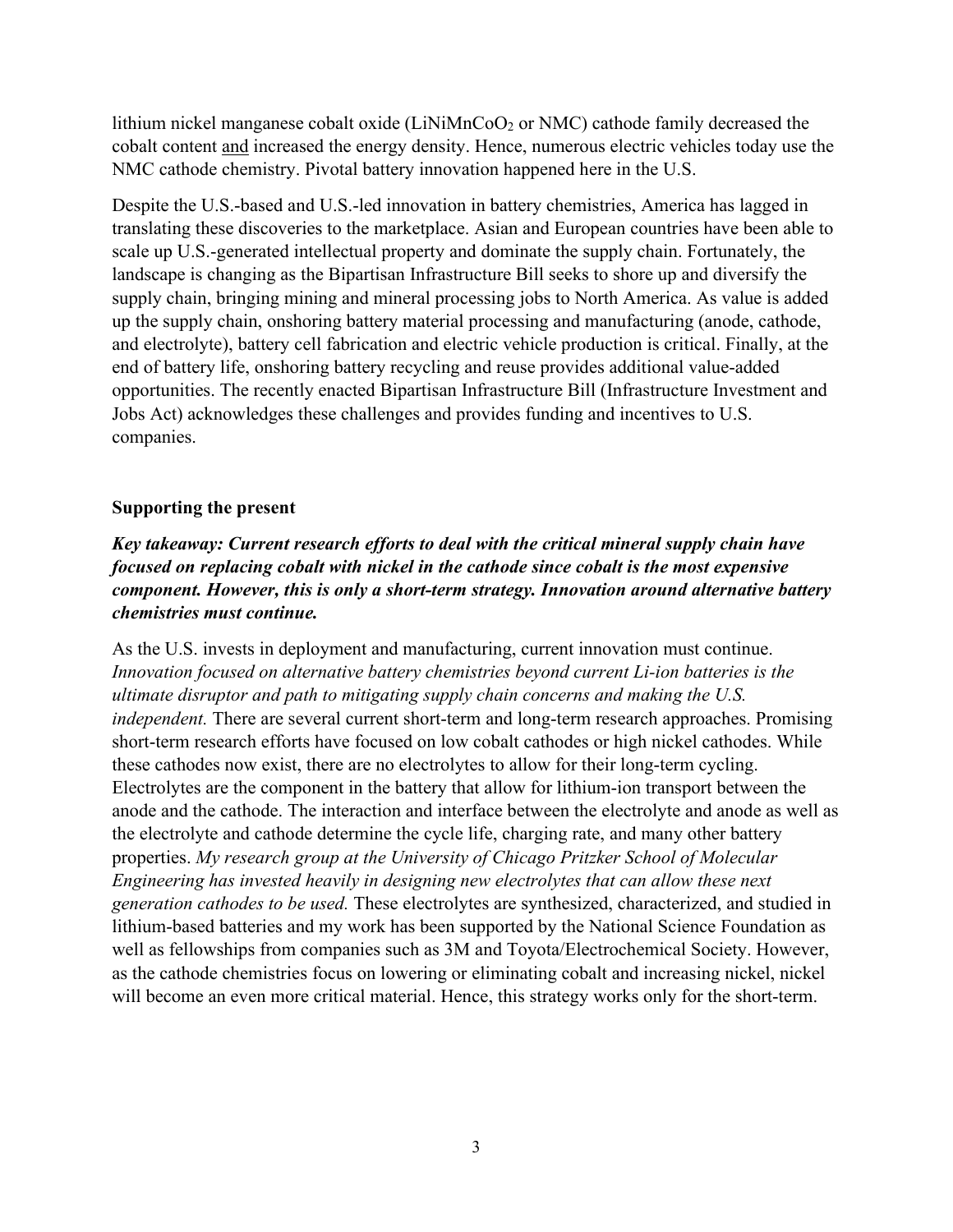### **Investing in the future**

*Key takeaway: Future alternate battery chemistries can eliminate critical materials, use earth abundant materials while enabling high energy densities for both applications in transportation and electricity generation. Continued investment in fundamental and basic science through the NSF and DOE Office of Science is critical*.

As investment in manufacturing and deployment rise significantly in the U.S., it is paramount that research and development funding for alternative battery chemistries not only continue but also be prioritized. This is because the battery of the future may not yet exist today. *That is why continued and increased funding appropriation for basic and fundamental research through the DOE Office of Science and the National Science Foundation is key.* Unfortunately, the Bipartisan Infrastructure Bill does not explicitly fund continued R&D*.* Basic and fundamental research allows researchers to work on the alternative battery chemistry of the future that will allow the U.S. to lead and dominate the future of electric transportation. *During my PhD and postdoctoral experience and in my faculty career, I have worked on some of these experimental battery chemistries that are not ready today. But, with the right level of support and effort, these alternative chemistries hold promise much greater than the Li-ion batteries of today*.

One prominent chemistry involves completely replacing the current nickel and cobalt-containing cathodes with active materials like oxygen and sulfur. These new chemistries – termed Lithiumoxygen and Lithium-sulfur – can double the energy density of current Li-ion batteries, reduce the cost since they use abundant oxygen and sulfur, and de-risk the supply chain since these materials are available worldwide. However, these battery chemistries are plagued by the lack of suitable electrolytes. State-of-the-art electrolytes are unstable upon exposure to reactive oxygen species and lead to continued dissolution of the active sulfur active species. Research must continue on new materials, especially focused on electrolyte design.

Newer battery chemistries exist where the current Li-ion cathode is replaced by graphite. These batteries are termed dual-ion batteries as the salt anion also participates in the electrochemical reaction. While it is exciting that these batteries operate at high voltages, almost no electrolytes are stable at the high voltages they at which they operate. Again, this reinforces the need for continued fundamental understanding of electrochemical battery reactions as well as need for new materials. The afore-mentioned lithium-air, lithium-sulfur, and dual-ion battery chemistries can be deployed for transportation but also for the electric grid.

Beyond supply chain related challenges for the cathode, alternative battery chemistries that use lithium metal as the anode have been termed the 'holy grail.' The country able to solve lithium metal challenges and develop the infrastructure needed will dominate the electric future. However, there is still a dependence on lithium. Although the U.S. used to be a leading producer of lithium, the rise of cheaper extraction processes in South America (lithium brines) have usurped the U.S. position. Hence, innovation in mining – without environmental damage – and recycling/reuse is important. *I want to emphasize that these are fundamental research challenges, and if solved, can be deployed in the U.S. to lead to mining and manufacturing jobs*. Beyond lithium, there are advanced efforts for Sodium-ion (Na-ion) batteries that avoid the